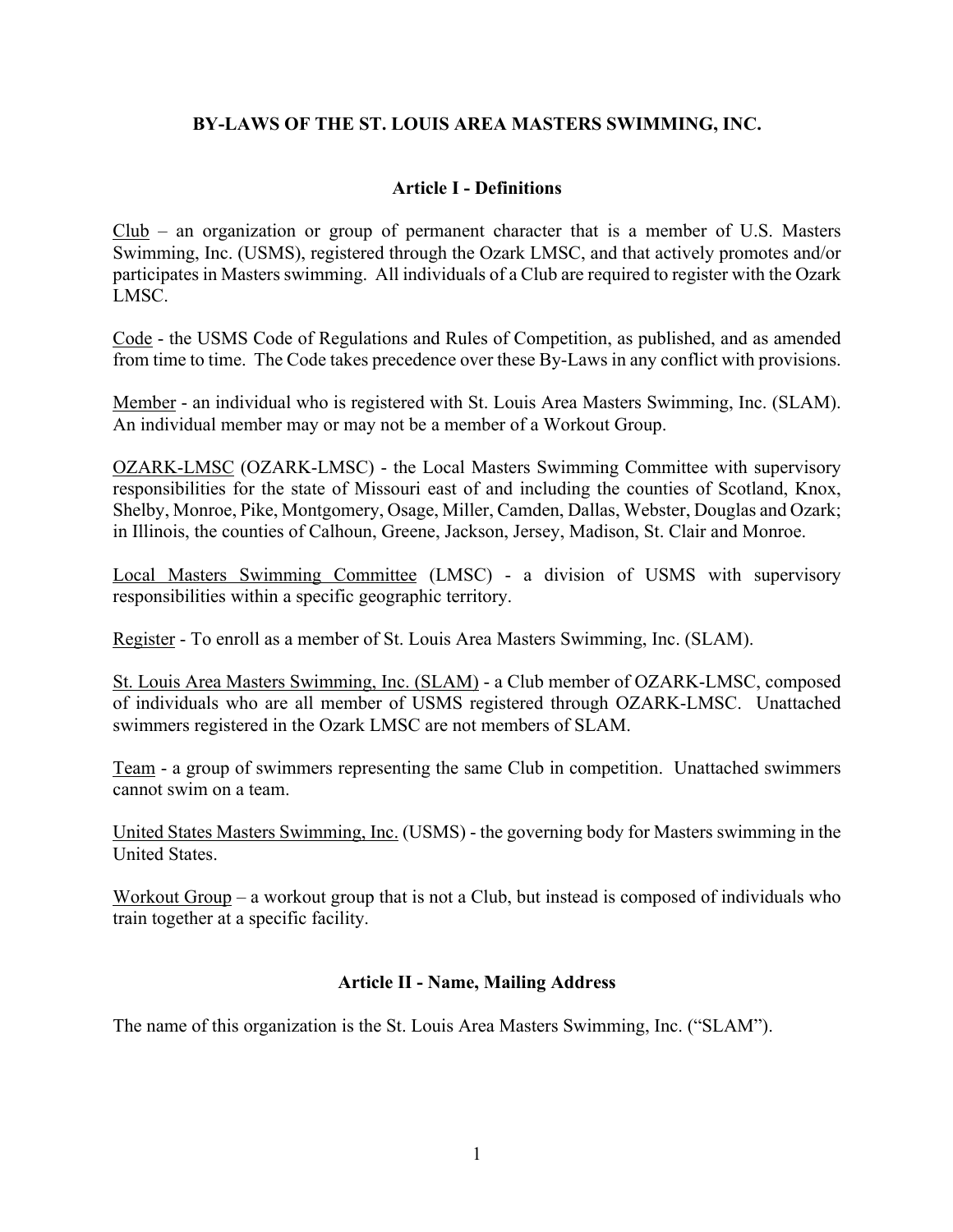The principal office of SLAM shall be at such place as the Board of Directors shall determine from time to time. SLAM also may have other offices, in such places (within or without the State of Missouri) as the Board may determine from time to time, but until a change is affected, the address of such principal office shall be: St. Louis Area Masters. Inc., c/o Catherine K. Kohn, 7700 Bonhomme Avenue, Suite 510, Clayton, Missouri, 63105.

# **Article III - Purpose and Objectives**

The Mission of SLAM is to promote fitness and health in adults by offering and supporting Masters swimming programs.

SLAM will support and encourage competitions among its members and those of other clubs.

SLAM will encourage and promote improved physical fitness and health in adults.

SLAM will offer adults the opportunity to participate in a lifelong fitness and/or competitive swimming program.

SLAM will encourage organizations and communities to establish and sponsor Masters swimming programs

SLAM will enhance fellowship and camaraderie among Masters Swimmers.

SLAM will stimulate research in the sociology, psychology and physiology of Masters swimming.

SLAM may have, in addition, other objectives and goals not in conflict with the goals and objectives of USMS.

## **Article IV - Nonprofit Status**

SLAM is a nonprofit entity exempt from Federal income tax under §501(c) of the Internal Revenue Code.

SLAM shall not participate in any political campaign or attempt to influence any Federal, state or local legislation.

SLAM shall not carry on any activity not permitted to be carried on by (a) a corporation exempt from Federal income tax under  $\S501(c)(3)$  the Internal Revenue Code or (b) a corporation, contributions to which are deductions under  $\S$  $170(c)(2)$ ,  $2005(a)(2)$  and  $2522(a)(2)$  of the Internal Revenue Code.

# **Article V - Dues and Fees**

A SLAM member must complete an application and pay a registration fee, consisting of a USMS fee established by USMS, a LMSC fee established by OZARK-LMSC, and a SLAM annual membership fee. This fee must be paid before an individual is permitted to compete in a USMS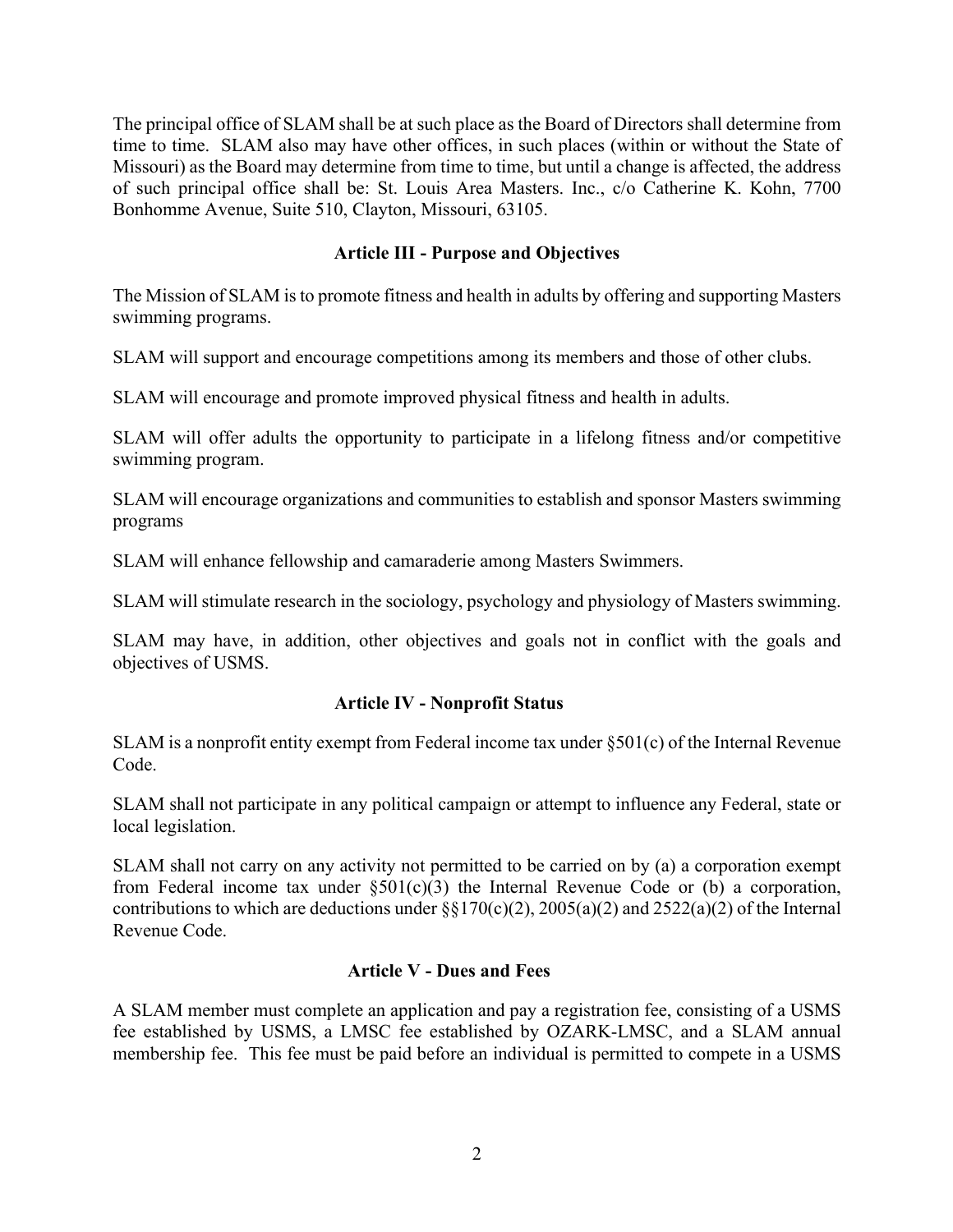sanctioned event. Concurrent registration with a Club other than SLAM is not permitted. A Workout Group may impose an additional fee pursuant to its rules and guidelines.

#### **Article VI - Year**

The fiscal year of SLAM shall be January 1 through December 31.

The registration year of SLAM shall be November 1 through December 31 of the following year.

#### **Article VII – Membership**

The Corporation shall have members ("Members") with voting rights as set forth in the Articles of Incorporation and as set forth below.

### **Article VIII - Board of Directors**

#### **General Powers.**

The Board of Directors shall control and manage the business and property of SLAM. The Board may exercise all such powers of SLAM and do all such lawful acts and things as are not reserved to the Members or some particular officer of SLAM by law, the Code, or elsewhere in these By-Laws. All members of The Board must be members of SLAM.

#### **Make-up of the Board**.

The officers of SLAM listed in Article VIII hereof, the immediate past chair and Legal Counsel shall constitute the Board of Directors of SLAM (the "Board").

The Board, at the recommendation of the Chair, may select or remove as many at-large members as it deems appropriate for its efficient operation. All Board members, including at-large members, shall have voting privileges.

#### **Term of Office**.

Each Director, unless removed, resigned, disqualified, or otherwise separated from office, shall hold office for a term of one (1) year or until his or her successor shall have been elected and qualified. Each Director shall be eligible to succeed him or herself indefinitely.

#### **Removal**.

Any Director selected by the terms of this Article VII may be removed by the Individual Members at any time and for any reason at a meeting called for the purpose of removing the Director. The meeting notice shall state that the purpose, or one of the purposes, of the meeting is to remove one or more Directors. Any Director elected by the Board to fill the vacancy of a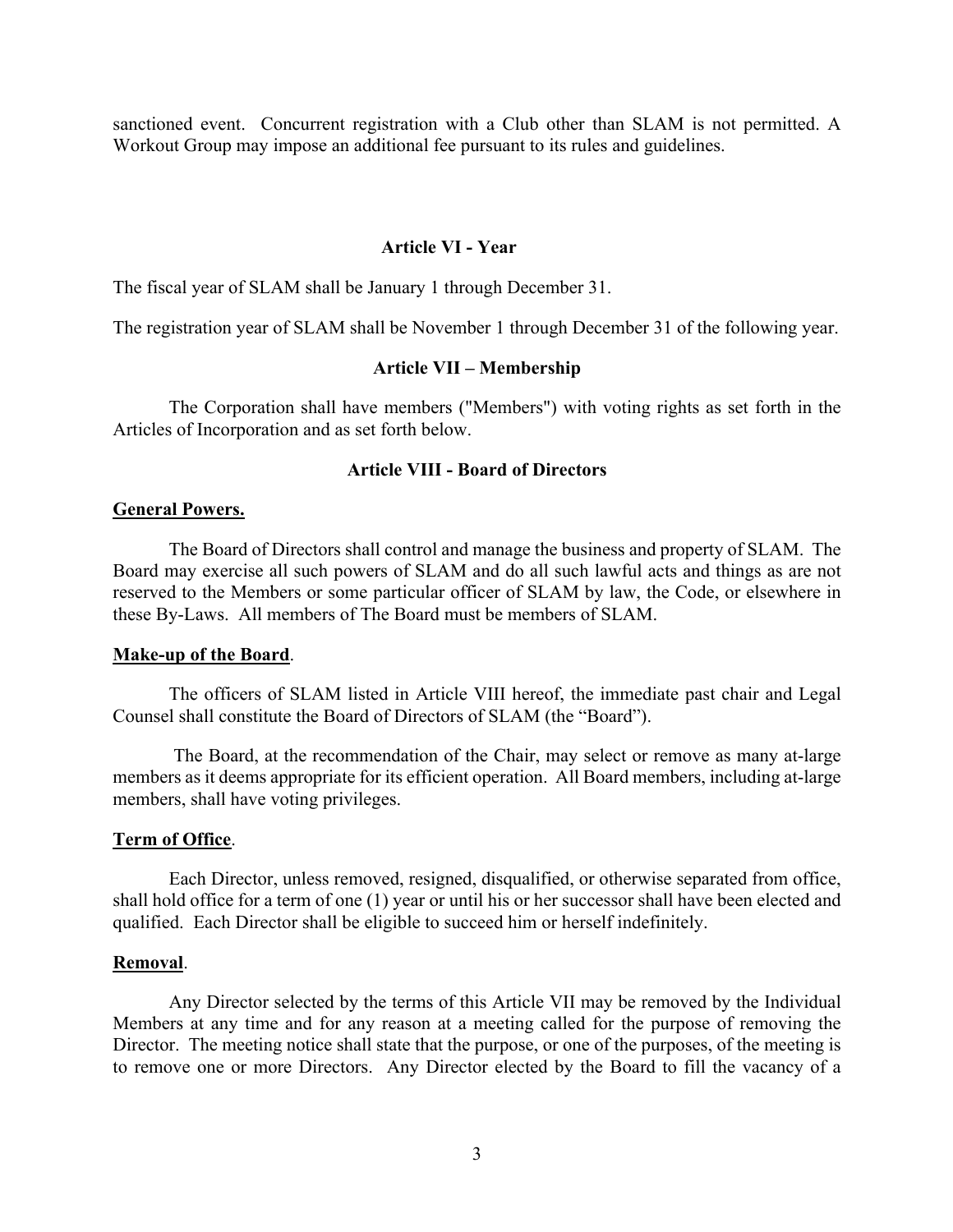Director elected by the Members may be removed without cause by a majority of the Individual Members present at a meeting called for that purpose, but not by the Board.

## **Resignation**.

A Director can resign at any time by delivering notice in writing, by fax or by electronic mail to the Board, the Chair, or the Secretary. The resignation will become effective upon delivery of the notice unless the notice specifies a later effective date.

## **Vacancies**.

Any vacancy occurring in the Board, including a vacancy resulting from an increase in the number of Directors, shall be filled by the Board. If the Directors remaining in office constitute fewer than a quorum of the Board, the Directors may fill the vacancy by the affirmative vote of a majority of the Directors remaining in office.

### **Compensation of Directors**.

No Director shall be entitled to compensation for his or her services as a Director, including attendance at any meeting of the Board or of any Committee thereof. Notwithstanding the foregoing, a Director may be compensated for non-Director duties performed for SLAM.

### **Reimbursement of Expenses**.

The Board may provide that Directors receive reimbursement for transportation and other expenses incident to their attendance at any meeting of the Board or any Committee thereof.

## **Annual Meeting.**

The Board shall hold annual meetings at any agreed upon time and place (preferably corresponding with the annual meeting of the Members) or at such other time and date as is selected by the Chair and included in the notice of the meeting.

## **Regular Meetings.**

The Board shall hold at least two (2) other meetings during the year at any agreed upon time and place designated with notice thereof to the Directors.

## **Special Meetings**.

Special meetings of the Board may be called by the Chair or at least forty (40) percent of the Directors in office upon delivery to each Director either in person or by mail, postage prepaid and addressed, by telephone, by fax or by electronic mail to such Director at the Director's mailing address, telephone number, fax number or electronic mail address as it appears on the records of SLAM, of not less than seven (7) days notice of the date, time, place and purpose of the meeting.

## **Place of Meetings.**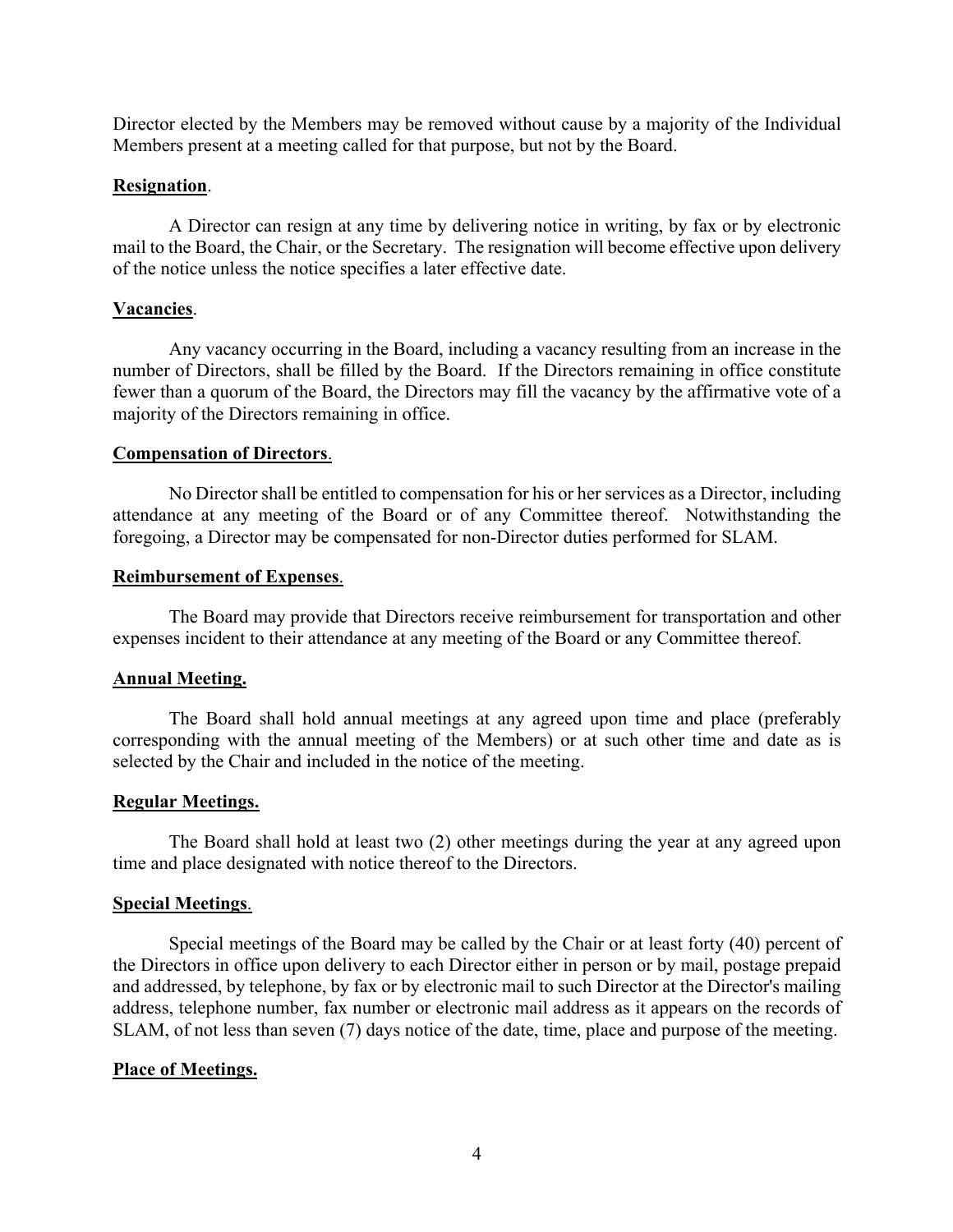The Board shall hold its meetings at the principal office of SLAM or at such other place within or without the State of Missouri as it may from time to time determine. Directors may participate in a meeting of the Board through the use of any means of communication which all Directors participating may simultaneously hear each other. Participation in a meeting in this manner shall constitute presence in person at the meeting.

## **Waiver**.

A Director may waive any notice required by law, the Articles of Incorporation or these By-Laws at any time by providing waiver in writing, by fax or by electronic mail to be filed with the minutes or corporate records. A Director's attendance at or participation in a meeting waives any notice required by law, the Code or these By-Laws unless the Director, upon arriving at the meeting or prior to the vote on a matter not properly noticed, objects to lack of notice and does not vote for or assent to the objected to action.

#### **Quorum; Act of the Board**.

Except as otherwise provided by law or by the By-Laws, the presence of a quorum shall be necessary for the transaction of business, and the act of a majority of the Directors present at a meeting at which a quorum is present shall be the act of the Board. The presence of three (3) directors, one (1) of which shall be an officer of SLAM, shall constitute a quorum. In the absence of a quorum, a majority of the Directors present at a meeting, or the Director, if there be only one present, or the Secretary if there be no Director present, may adjourn the meeting to a different time (not to exceed thirty (30) days) and/or place until a quorum be had. No notice other than announcement at the meeting need be given of the time and or place of such adjourned meeting.

#### **Actions by Board without a Meeting.**

Any action required or permitted to be taken at a meeting of the Board may be taken without a meeting if all of the Directors consent, in writing, by fax or by electronic mail. Such consent(s) shall be filed with the records of SLAM. Signatures whether in writing or some other form may be obtained by counterpart. The consents shall have the same force and effect as a unanimous vote of the Directors at a meeting duly held and may be stated as such in any certificate or document filed pursuant to the provisions of Missouri law. The subsequent vote on the action need not be unanimous in order to be carried, but the consent to act without a meeting must be unanimous.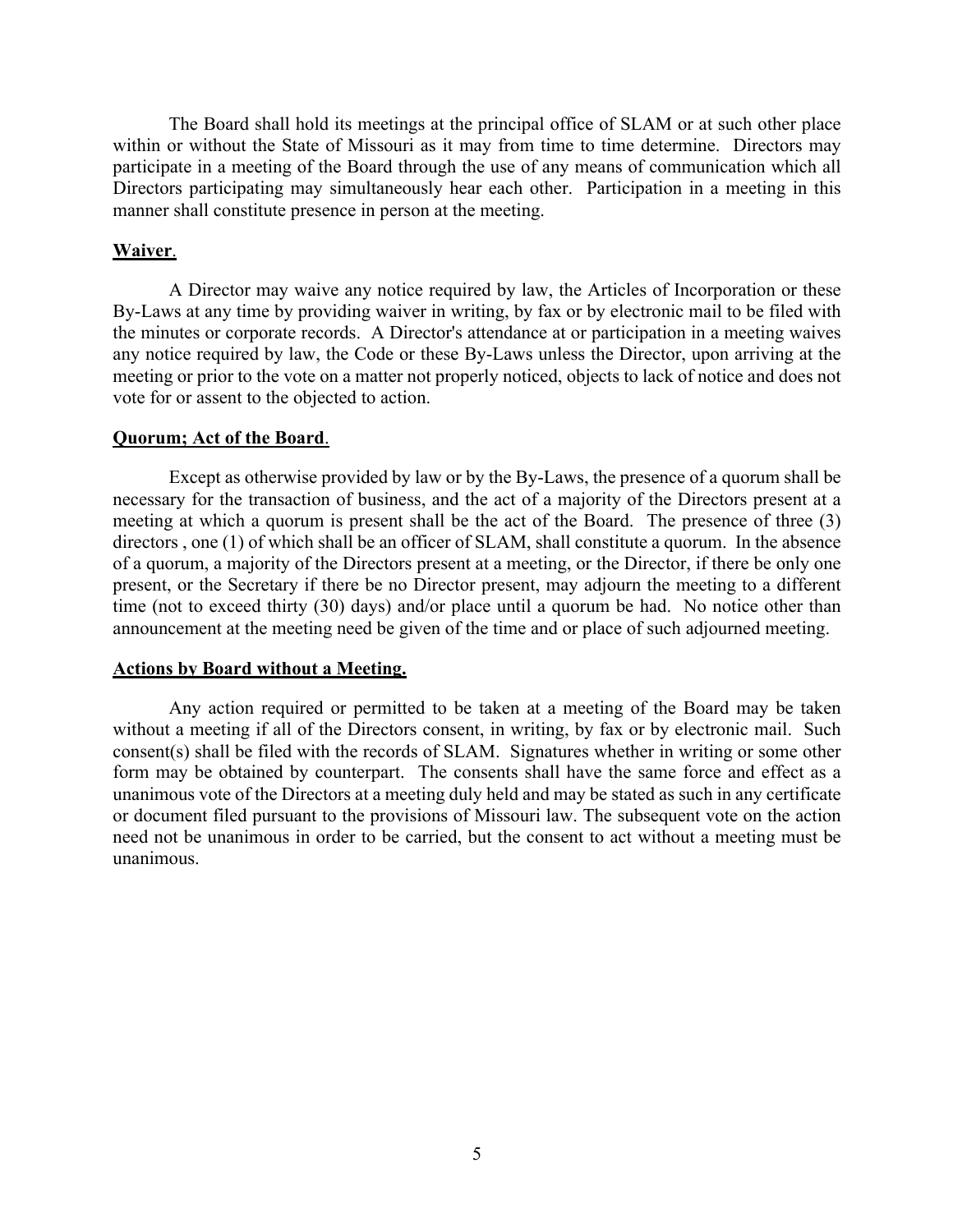**Conflict of Interest Transactions**. Any transaction in which a non-compensated Director of SLAM has a material interest shall be approved in advance by the vote of a majority of Directors on the Board (or a Committee thereof) who have no direct or indirect interest in the transaction, provided the transaction may not be approved by a single Director. The Directors may only approve the transaction if (a) the material facts of the transaction and the Director's interest are disclosed to the Board (or to a Committee thereof), and (b) the Directors in good faith reasonably believe that the transaction is not unfair to SLAM. If a majority of the Directors who have no direct or indirect interest in the transaction vote to approve the transaction, a quorum is present for the purpose of approving the conflict of interest transaction. The presence of, or a vote cast by, a Director with a material interest in the transaction does not affect the validity of any action taken under this Section if the transaction is otherwise approved as provided for in this Section. A conflict of interest transaction is not voidable and cannot serve as the basis for imposing liability on a non-compensated Director if the transaction was not unfair to SLAM at the time it was entered into or is approved as provided in this Section or as otherwise permitted by law. In no event shall any person or other entity dealing with the Directors or Officers be obligated to inquire into the authority of the Directors and Officers to enter into and consummate any contract, transaction or other action.

### **Article IX - Officers**

### **Principal Officers**

The Principal Officers shall consist of a Chair (President), Vice Chair (Vice President), Secretary, and Treasurer and such other officers as are appointed by the Board. Each officer shall have such authority and perform such duties as provided in these By-Laws or as the Board from time to time may determine. Any two or more offices may be held by the same person. All officers of SLAM must be members of SLAM.

### **Election, Term of Office, and Compensation**

The General Membership shall elect the officers of SLAM to hold office for a period of two (2) years and are not to be compensated.

The officers shall be elected at the Annual Meeting of the Members in odd-numbered years by a majority of those members present.

The term of office shall commence on November 1<sup>st</sup> of odd-numbered years.

Officers may succeed themselves.

Officers shall be considered voting representatives of SLAM by virtue of their office.

## **Chair (President)**

Unless otherwise provided by the Board, the Chair (President) shall be the Chief Executive Officer of SLAM and shall have general charge of the activities of SLAM. The Chair shall keep the Board fully informed of his or her activities on behalf of SLAM. In addition, the Chair shall perform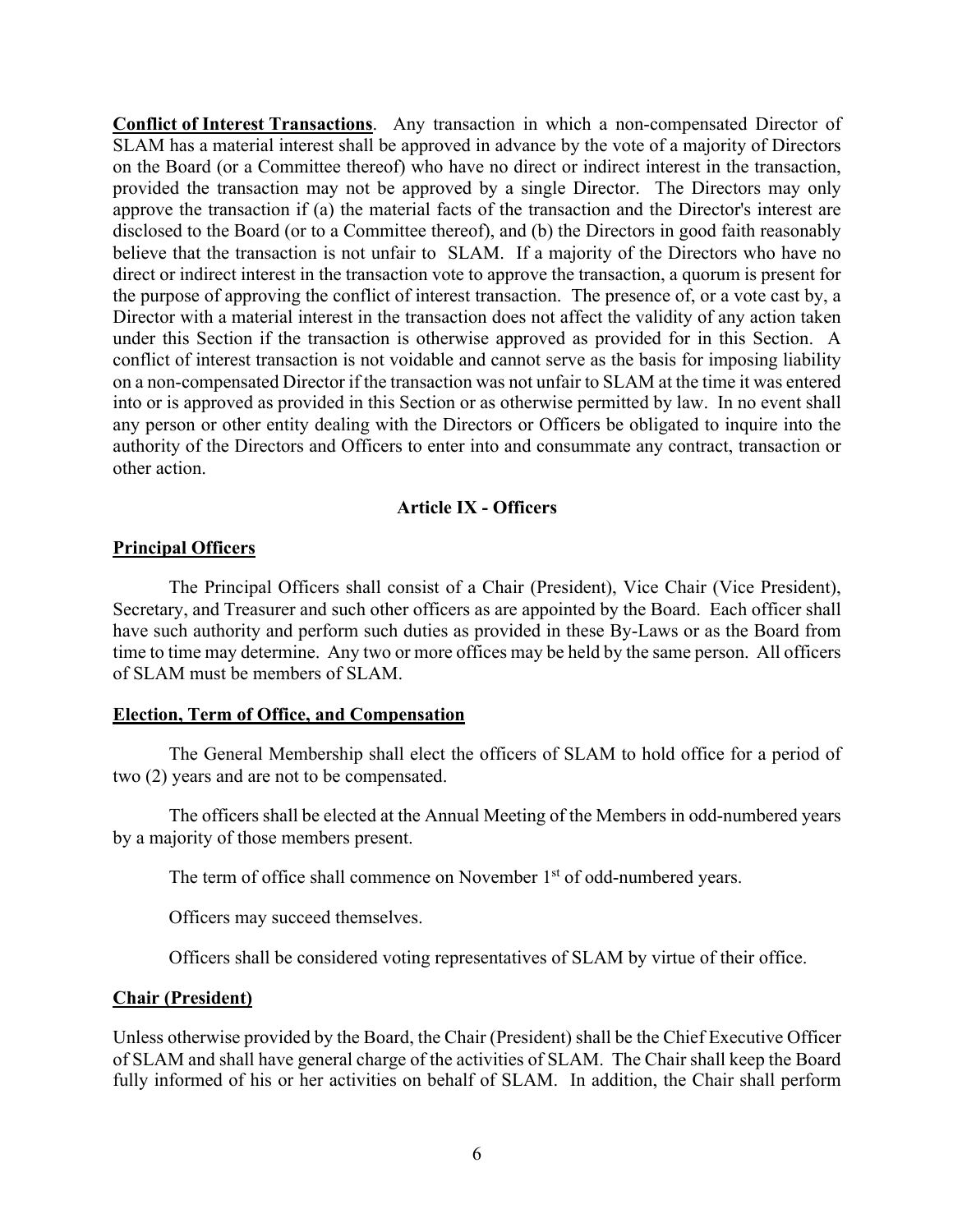such other duties as from time to time may be assigned to the Chair by law, the Code, the Board, or these By-Laws.

The Chair shall call and preside at all meetings of SLAM and the Executive Committee.

The Chair shall create standing or ad hoc committees when necessary and appoint chairs of those committees.

The Chair shall serve as an ex-officio member of all standing committees.

If there should occur a vacancy among officers of the SLAM, the Chair, with the consent of the remaining members of the Executive Committee, shall nominate a current representative of SLAM Board to fill the unexpired term of the vacated office.

## **Vice Chair (Vice-President)**

The Vice Chair (Vice-President) shall have such powers and shall perform such duties as may be assigned to him or her by law, the Code, the Board, the Chair, or these By-Laws. In the absence or disability of the Chair, or at any time upon his or her request, the powers and duties of the Chair shall be performed by the Vice Chair.

The Vice Chair shall perform such duties as the Chair may direct.

## **Secretary**

The Secretary shall see that all notices are duly given in accordance with the provisions of these By-Laws, or as required by law, be custodian of the Corporation's records, keep a register of the post office addresses of all Directors, and have general charge of the books and records of SLAM. The Secretary shall be responsible for preparing minutes of the Director's meetings and for authenticating records of SLAM. In addition, the Secretary shall perform such duties and have such powers as may be assigned to the Secretary by law, the Code, the Board, the Chair or these By-Laws.

The Secretary shall also maintain or cause to maintain permanent records containing names and current addresses of all registered SLAM Masters swimmers.

## **Treasurer**

The Treasurer shall have custody of, and be responsible for, all the funds and securities of SLAM and shall deposit and withdraw such funds and securities in and from such banks, trust companies, or other depositories as shall be selected in accordance with the resolutions adopted from time to time by the Board. The Treasurer also shall have custody of and be responsible for the maintenance of the books of account of SLAM, and shall perform such other duties as from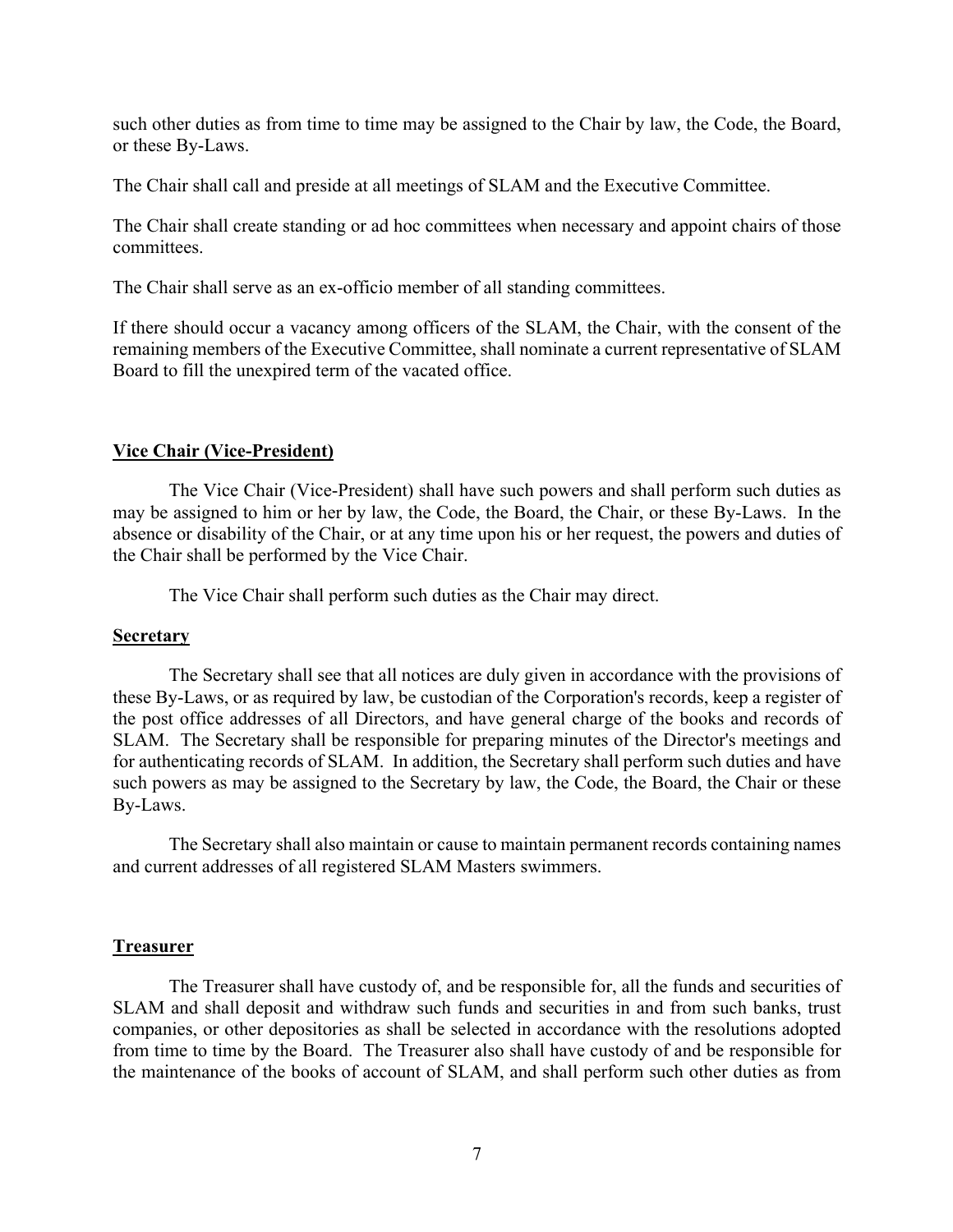time to time may be assigned to the Treasurer by law, the Code, the Board, the Chair or these By-Laws.

The Treasurer shall present a yearly budget to SLAM and maintain all financial records.

The treasurer shall be responsible for complying with all financial record keeping and reporting requirements of the Code and USMS.

### **Article X - Committees and Appointments**

### **Executive Committee**

The Executive Committee shall consist of the officers, legal counsel, and the immediate past Chair, provided that no person shall take more than one seat on the Executive Committee. Meetings of the Executive Committee shall be called by the Chair. The Executive Committee shall have authority to act for and to create and execute policy between meetings.

#### **Standing Committees**

The Chair of SLAM may appoint chairs for the following standing committees at the annual business meeting:

> Coaches Communication (Newsletter) Facilities Fitness **Grievances** Long Distance Meets/Events Membership Multi-Sport Safety Social Senior Games Liaison Technology

The Chair shall charge each committee with its duties.

#### **Ad Hoc Committees**

The Chair may appoint other committees on an ad hoc basis that are deemed necessary to carry out the duties of SLAM.

The Chair shall charge each committee with its duties.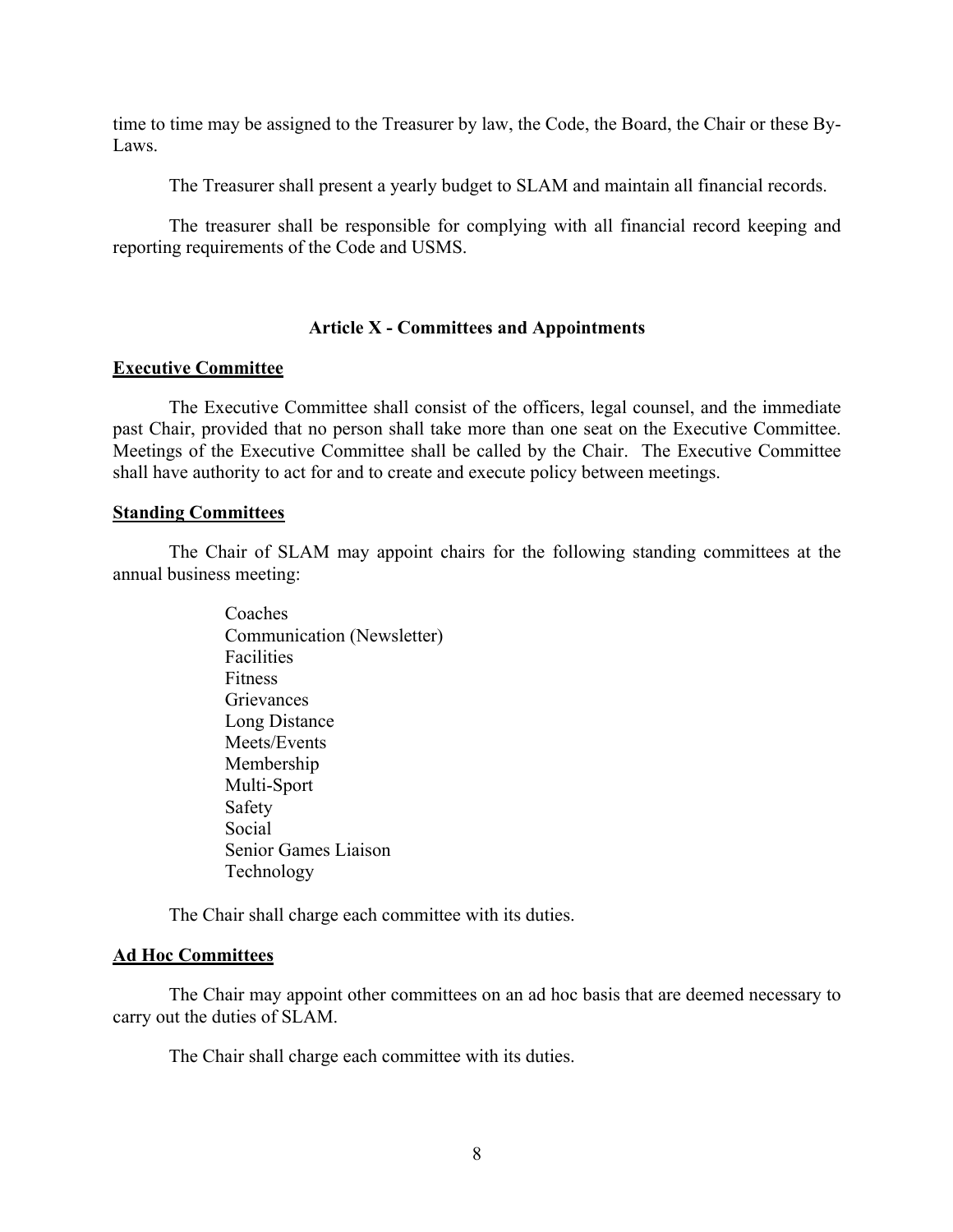#### **Legal Counsel**

The Chair may appoint legal counsel for SLAM. Legal counsel shall be a non-voting member of the Executive Committee.

#### **Article XI - General Meetings**

There shall be one mandatory General Meeting of members held during the fall season for the purpose of:

Election of officers in odd-numbered years

To approve a budget for SLAM;

To approve membership fees and

To conduct such other business as may come before SLAM.

The General Meeting shall be scheduled by the Chair, and all other meetings shall be called at the Chair's discretion. Notice of meetings is to be in writing and such notice may be by e-mail, website, newsletter or regular U.S. Mail. Motions shall be passed by a simple majority vote of those SLAM members in attendance. In all other respects, Robert's Rules of Order shall govern the parliamentary procedure of the meetings. Any interpretation of the Rules is the responsibility of the Secretary.

Except as otherwise provided by law, the Code, or these By-Laws, actions taken at a General Meeting shall require a quorum, and the act of the majority at a General Meeting at which a quorum is present shall be an act of SLAM. The presence of ten (10) members and two (2) officers shall constitute a quorum.

#### **Article XII - Indemnification**

Each person who is or was a director, officer or at-large member of the Board of SLAM (including the heirs, executors, administrators or estate of such person) shall be indemnified by SLAM to the full extent permitted by the Nonprofit Corporation Law of the state of Missouri against any liability, cost or expense incurred in the capacity as director, officer or at-large member of the Board of SLAM, or arising out of the status as a director, officer or at-large member of the Board of SLAM.

### **ARTICLE XIII - Grievance Procedures, Athlete's Rights, and Responsibilities**

### **Athlete's Bill of Rights**

SLAM, in accordance with the rules of the USMS, shall respect and protect the right of every eligible individual to participate as an athlete, coach, trainer, manager, administrator or other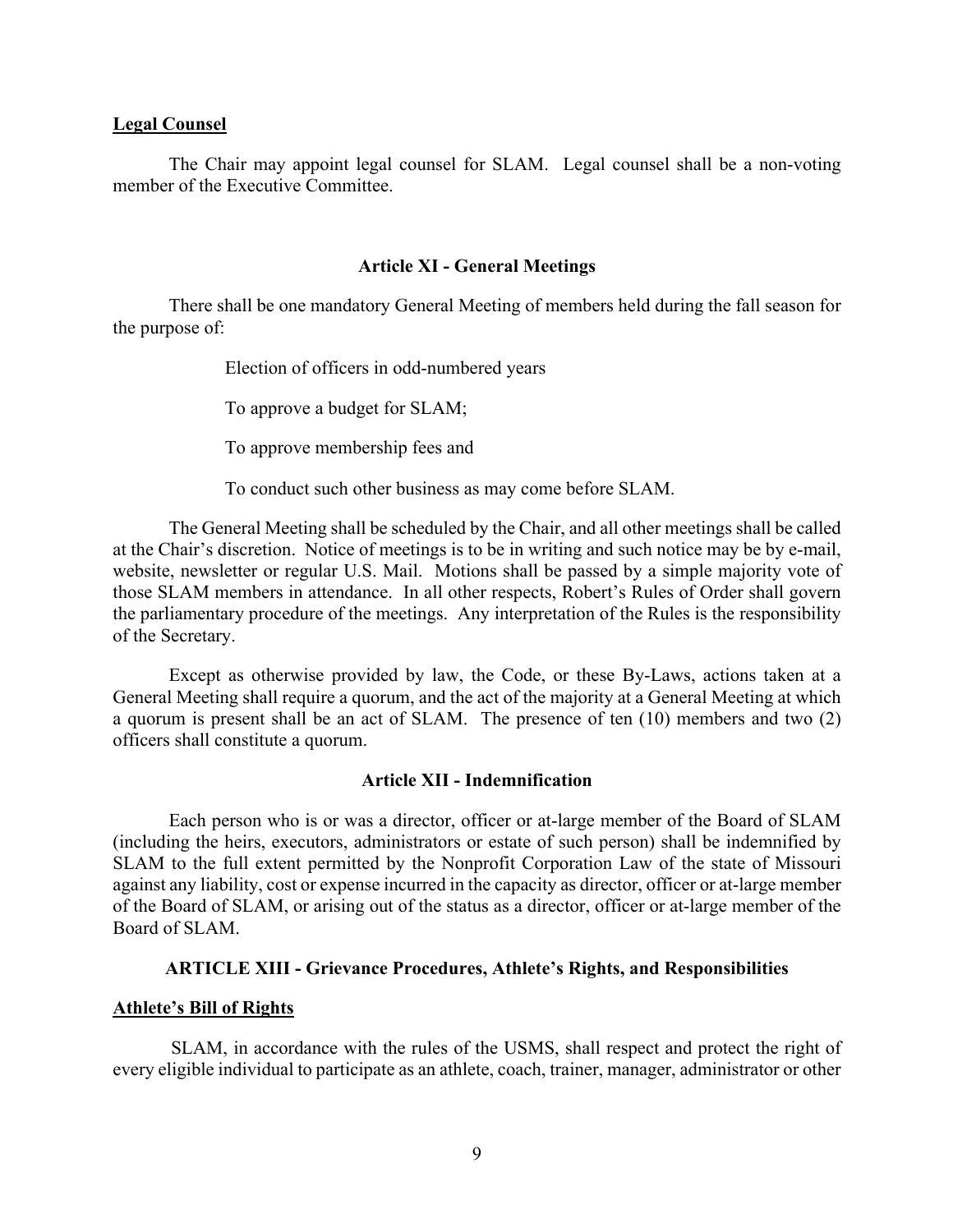official in any Masters swimming competition or administrative activity, so long as such competition is conducted in compliance with reasonable local, national, and applicable international requirements.

#### **Conduct of Members**

It shall be the responsibility of all SLAM members to conduct themselves in accordance with and to comply with the rules and regulations of USMS.

### **Enforcement**

Any prospective member may be denied membership, and any member may be censured, place on probation, suspended, fined or expelled from SLAM, if such member or prospective member engages in any unsporting conduct as defined in the rules and regulations of USMS.

### **Review Section**

The Board shall annually elect a Review Section comprised of no less than three (3) members. Its hearings maybe conducted by an attorney at law retained by the Review Section for that purpose. If the attorney is not a member of the USMS, he shall have no vote. The Chairman of the Review Section shall be elected by its membership. A quorum for any hearing conducted by the Review section shall be fifty percent of its membership, but in any event, no less than two (2).

### **General Jurisdiction**

The Review Section may conduct hearings on any matter affecting only a Member or Members of SLAM.

## **Appeal**

The decision of the Review Section will be final in all cases, subject only to the appeal to the Board of SLAM at the option of the applicant, and thereafter to the Review Section of the Ozark LMSC.

### **Notice to Athletes**

In each case, where notice is mailed to a registered athlete, it is sufficient to mail the notice addressed to him at the residence given in his application for registration; or, if he has filed with the registration committee a written notice of change of residence, then at such changed address.

### **Article XIII - Amendments**

Amendments of these By-Laws shall be made by a majority vote of SLAM at any general meeting. Proposed bylaw changes shall be sent to the SLAM Membership at least two weeks prior to the meeting.